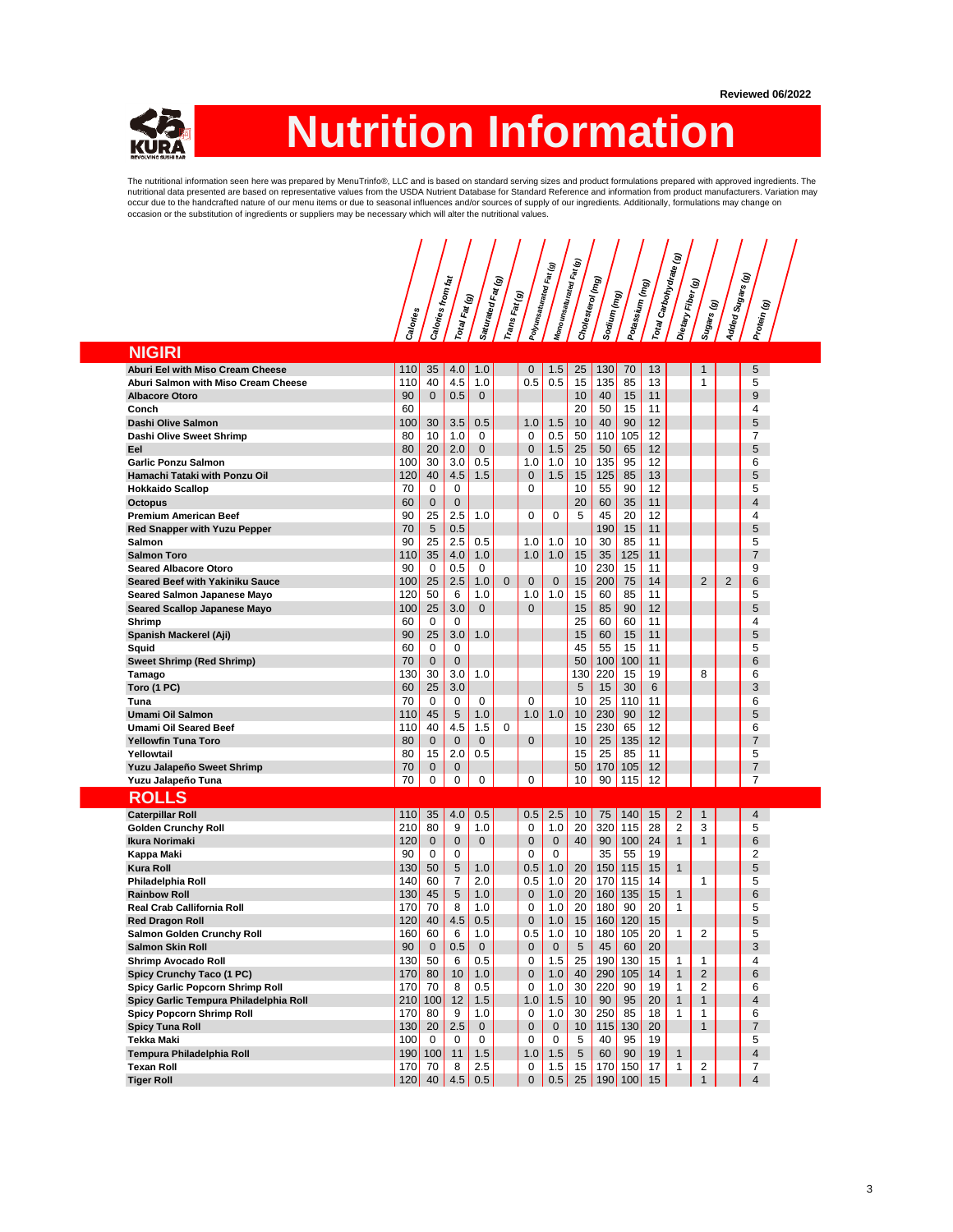## **Calories Calories from fat Total Fat (g) Saturated Fat (g) Trans Fat (g) Polyunsaturated Fat (g) Monounsaturated Fat (g) Cholesterol (mg) Sodium (mg) Potassium (mg)** Total Carbohydrate ( **Dietary Fiber (g) Sugars (g) Added Sugars (g) Protein (g) HAND ROLLS (SEAWEED) Avocado Hand Roll (Seaweed)** 90 35 4.0 0.5 0.5 2.5 20 160 12 2<br>**Crunchy Hand Roll (Seaweed)** 150 60 6 0.5 0.1 1.0 30 190 85 16 1 1 6 **Crunchy Hand Roll (Seaweed)** 150 60 6 0.5 0<br> **Cucumber Hand Roll (Seaweed)** 50 0 0.5 0 0 0.5 0 0 0.5 16 16 16 16 16 16 16 17 180 85 16 16 16 17 181 **Cucumber Hand Roll (Seaweed)** 50 0 0.5 0 0 0.5 0 0 2.0 25 75 115 12 1 1 2 3<br> **Eel Hand Roll (Seaweed)** 100 30 3.5 0.5 0 2.0 25 75 115 12 1 1 5 **Eel Hand Roll (Seaweed)** 100 30 3.5 0.5 0 2.0 2.0 25 75 115 12 1 1 5 5<br>**Negitoro Hand Roll (Seaweed)** 10 35 4.0 0.5 2.0 1.0 15 30 190 10 1 **Negitoro Hand Roll (Seaweed)** 110 35 4.0 0.5 2.0 1.0 15 30 190 10<br>**Real Crab California Hand Roll (Seaweed)** 150 80 9 1.5 0 1.0 25 180 90 11 **Real Crab California Hand Roll (Seaweed)** 150 80 9 1.5 0 1.0 25 180 90 11 1 5 **Salmon Skin Hand Roll (Seaweed)** 60 10 1.0 0 0 0 5 40 80 11 1 3 3<br> **Spicy Salmon Crunchy Hand Roll (Seaweed)** 240 120 14 1.5 2.0 3.0 25 190 230 18 2 2 10 **Spicy Salmon Crunchy Hand Roll (Seaweed)** 240 120 14 1.5 2.0 3.0 25 190 230 18 2 2 10 **Spicy Salmon Hand Roll (Seaweed)** 120 50 5 1.0 1.0 1.0 1.0 15 115 130 11<br> **Spicy Scallop Hand Roll (Seaweed)** 10 25 3.0 0 0 0 10 135 120 12 5<br> **Spicy Tuna Crunchy Hand Roll (Seaweed)** 180 70 8 0.5 0.5 1.5 35 200 170 17 2 **Spicy Scallop Hand Roll (Seaweed)** 100 25 3.0 0 0 0 0 10 135 120 12 5<br> **Spicy Tuna Crunchy Hand Roll (Seaweed)** 180 70 8 0.5 0.5 1.5 35 200 170 17 2 2 9 9 **Spicy Tuna Crunchy Hand Roll (Seaweed)** 180 70 8 0.5 0.5 1.5 35 200 170 17 2 2 9<br> **Spicy Tuna Hand Roll (Seaweed)** 100 25 3.0 0 0 0 15 110 150 11 **Spicy Tuna Hand Roll (Seaweed)** 100 25 3.0 0 0 0 15 110 150 11<br> **Spicy Yellowtail Hand Roll (Seaweed)** 120 40 5.0 1.0 0 0 20 110 135 12 6 **Spicy Yellowtail Hand Roll (Seaweed)** 120 40 5.0 1.0 0 0 20 110 135 12<br> **Spider Hand Roll (Seaweed)** 160 7 0.5 0 0 20 240 80 19 1 2 **Spider Hand Roll (Seaweed)** 160 60 7 0.5 0 0 20 240 80<br> **Vegetable Hand Roll (Seaweed)** 70 20 2.0 0 0 1.0 35 125 **Vegetable Hand Roll (Seaweed)** 70 20 2.0 0 1.0 35 125 12 2 2 2 **HAND ROLLS (SOY PAPER)**

| Avocado Hand Roll (Soy Paper)              | 110 | 45           | 5.0            | 0.5          | 0.5            | 2.5          |     | 40  | 135          | 13             | $\overline{2}$ |                |                | 4              |  |
|--------------------------------------------|-----|--------------|----------------|--------------|----------------|--------------|-----|-----|--------------|----------------|----------------|----------------|----------------|----------------|--|
| <b>Crunchy Hand Roll (Soy Paper)</b>       | 170 | 60           | 7              | 0.5          | $\Omega$       | 1.0          | 30  | 200 | 60           | 17             | 1              | 2              |                | 8              |  |
| <b>Cucumber Hand Roll (Soy Paper)</b>      | 70  | 10           | 1.5            | $\mathbf{0}$ | $\overline{0}$ | $\mathbf{0}$ |     | 35  | 55           | 12             |                |                |                | 3              |  |
| Eel Hand Roll (Soy Paper)                  | 110 | 35           | 4.0            | 0.5          | 0              | 2.0          | 25  | 95  | 90           | 13             | 1              | 1              |                | $\overline{7}$ |  |
| <b>Negitoro Hand Roll (Soy Paper)</b>      | 130 | 40           | 4.5            | 1.0          | 2.0            | 1.0          | 15  | 50  | 170          | 11             |                |                |                | 11             |  |
| Real Crab California Hand Roll (Soy Paper) | 160 | 80           | 9              | 1.5          | 0              | 1.0          | 25  | 200 | 65           | 12             | 1              |                |                | 6              |  |
| Salmon Skin Hand Roll (Soy Paper)          | 80  | 15           | 1.5            | $\Omega$     | $\overline{0}$ | $\mathbf{0}$ | 5   | 55  | 55           | 12             |                |                |                | $\overline{4}$ |  |
| Spicy Salmon Crunchy Hand Roll (Soy Paper) | 260 | 130          | 15             | 2.0          | 2.0            | 3.0          | 25  | 210 | 200          | 19             | 2              | 2              |                | 11             |  |
| Spicy Salmon Hand Roll (Soy Paper)         | 140 | 50           | 6              | 1.0          | 1.0            | 1.0          | 15  | 130 | 105          | 12             |                | $\mathbf{1}$   |                | $\overline{7}$ |  |
| Spicy Scallop Hand Roll (Soy Paper)        | 110 | 35           | 3.5            | 0.5          | $\Omega$       | $\Omega$     | 10  | 150 | 95           | 13             |                | 1              |                | $\overline{7}$ |  |
| Spicy Tuna Crunchy Hand Roll (Soy Paper)   | 200 | 80           | 9              | 0.5          | 0.5            | 1.5          | 35  | 210 | 140          | 18             | 2              | $\overline{2}$ |                | 11             |  |
| Spicy Tuna Hand Roll (Soy Paper)           | 120 | 35           | 4.0            | 0.5          | $\Omega$       | $\Omega$     | 15  | 125 | 120          | 12             |                | 1              |                | 8              |  |
| Spicy Yellowtail Hand Roll (Soy Paper)     | 130 | 50           | 6              | 1.0          | 0              | $\mathbf{0}$ | 20  | 125 | 110          | 13             |                | $\mathbf{1}$   |                | $\overline{7}$ |  |
| Spider Hand Roll (Soy Paper)               | 180 | 70           | 8              | 0.5          | $\Omega$       | $\Omega$     | 20  | 250 | 55           | 20             | 1              | 2              |                | 6              |  |
| Vegetable Hand Roll (Soy Paper)            | 90  | 25           | 2.5            | $\Omega$     | $\Omega$       | 1.0          |     | 50  | 100          | 13             | $\overline{2}$ |                |                | 3              |  |
| <b>GUNKAN</b>                              |     |              |                |              |                |              |     |     |              |                |                |                |                |                |  |
| Ikura (Salmon Roe)                         | 90  | 5            | 0.5            | $\Omega$     | $\Omega$       | $\Omega$     | 80  | 115 | 70           | 16             |                |                |                | $\overline{7}$ |  |
| Inari                                      | 130 | 40           | 4.5            | 0.5          |                |              |     | 150 | 30           | 19             |                | 5              |                | $\overline{4}$ |  |
| Kazunoko (Herring Roe)                     | 90  | 5            | 0.5            | $\Omega$     |                |              | 55  | 400 | 35           | 17             |                | 2              | 1              | 6              |  |
| Negitoro                                   | 130 | 35           | 4.0            | 0.5          | 2.0            | 1.0          | 15  | 40  | 200          | 14             |                |                |                | 10             |  |
| <b>Premium American Beef</b>               | 110 | 30           | 3.5            | 1.0          | $\Omega$       | $\Omega$     | 10  | 110 | 35           | 16             |                | 1              |                | 6              |  |
| <b>Real Crab Meat</b>                      | 80  | $\mathbf{0}$ | $\mathbf{0}$   |              |                |              | 15  | 85  | 30           | 14             |                |                |                | 5              |  |
| Salmon Yukhoe                              | 140 | 50           | 5              | 1.5          | 1.0            | 2.0          | 140 | 80  | 120          | 15             |                |                |                | 8              |  |
| <b>Sea Urchin</b>                          | 45  | 5            | 0.5            |              |                |              | 70  | 60  | 15           | $\overline{7}$ |                |                |                | $\overline{2}$ |  |
| <b>Tuna Yukhoe</b>                         | 120 | 25           | 3.0            | 1.0          | 0.5            | 1.5          | 140 | 75  | 135          | 15             |                |                |                | 8              |  |
| <b>SIDES</b>                               |     |              |                |              |                |              |     |     |              |                |                |                |                |                |  |
| <b>Chicken Gyoza Dumpling</b>              | 160 | 80           | 10             | 0.5          |                |              | 10  | 400 | 10           | 14             |                |                |                | 6              |  |
| <b>Crispy Chicken</b>                      | 230 | 150          | 17             | 1.5          |                |              | 50  | 520 | 200          | 9              |                | 1              |                | 10             |  |
| <b>Crispy Rice with Crab Mayo</b>          | 200 | 110          | 13             | 1.0          |                | $\Omega$     | 25  | 180 | 30           | 16             |                |                |                | $\overline{4}$ |  |
| <b>Crispy Rice with Spicy Salmon</b>       | 190 | 100          | 11             | 1.0          | 0.5            | 0.5          | 15  | 115 | 95           | 17             |                | 1              |                | 6              |  |
| <b>Crispy Rice with Spicy Tuna</b>         | 170 | 70           | 8              | $\mathbf{0}$ | $\Omega$       |              | 10  | 110 | 115          | 17             |                | $\mathbf{1}$   |                | 6              |  |
| <b>Crispy Squid</b>                        | 170 | 100          | 11             | $\Omega$     |                |              | 295 | 240 | 40           | 7              |                | 1              |                | 11             |  |
| Edamame                                    | 140 | 35           | 4.0            | 0.5          |                |              |     | 410 | $\mathbf{0}$ | 12             | $\overline{4}$ | $\mathbf{1}$   |                | 13             |  |
| <b>Fried Takovaki</b>                      | 260 | 150          | 17             | 0.5          |                |              | 40  | 480 | 0            | 22             |                | 5              |                | 5              |  |
| <b>Garlic Ponzu Sashimi</b>                | 180 | 70           | 8              | 1.5          | 1.5            | 1.5          | 45  | 660 | 340          | 3              |                | $\overline{2}$ |                | 23             |  |
| Harajuku Summer Salad                      | 80  | 60           | $\overline{7}$ | 1.0          | 2.5            | 2.5          |     | 350 | 90           | 5              |                | 4              |                | 1              |  |
| <b>Kura Crispy Fries</b>                   | 380 | 240          | 27             | 2.0          |                |              |     | 680 | 270          | 30             | $\mathbf{1}$   | $\overline{2}$ | $\overline{2}$ | 3              |  |
| <b>Shishito Salmon Skin</b>                | 240 | 170          | 19             | 1.0          | 3.0            | 1.0          | 15  | 420 | 15           | 13             |                | 3              |                | 3              |  |
| <b>Shrimp Tempura</b>                      | 150 | 60           | 6              | $\mathbf{0}$ | 0              | $\mathbf{0}$ | 45  | 680 | 30           | 13             |                | 4              |                | 8              |  |
| <b>Softshell Crab Tempura</b>              | 180 | 80           | 10             | 0.5          | $\Omega$       | $\Omega$     | 20  | 750 | 35           | 18             |                | 4              |                | 6              |  |
|                                            |     |              |                |              |                |              |     |     |              |                |                |                |                |                |  |

**Yellowtail Cheek** 870 520 59 7 205 510 1060 9 56